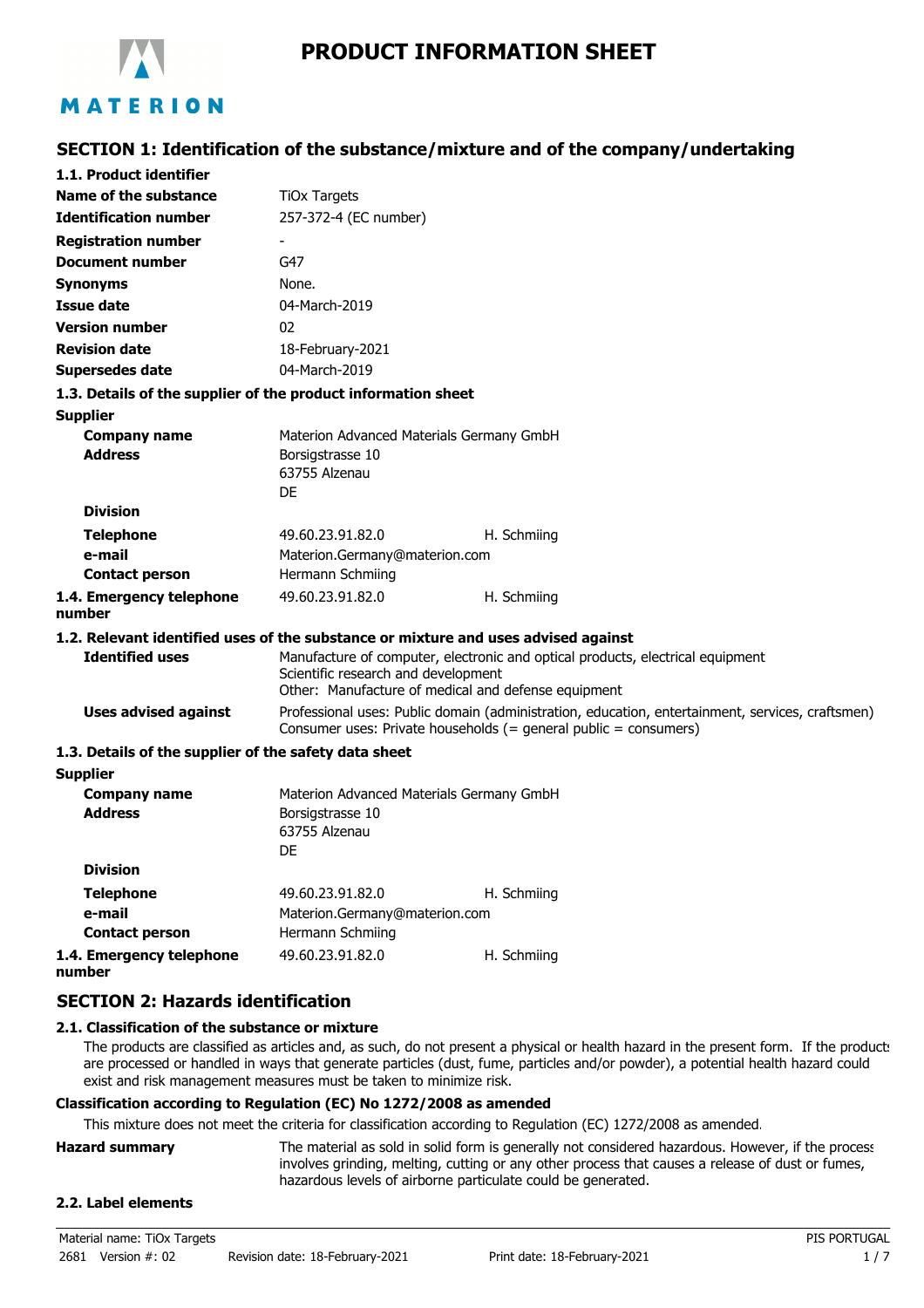|                                          | Label according to Regulation (EC) No. 1272/2008 as amended                                    |
|------------------------------------------|------------------------------------------------------------------------------------------------|
| <b>Contains:</b>                         | TiOx                                                                                           |
| <b>Hazard pictograms</b>                 | None.                                                                                          |
| Signal word                              | None.                                                                                          |
| <b>Hazard statements</b>                 | The substance does not meet the criteria for classification.                                   |
| <b>Precautionary statements</b>          |                                                                                                |
| <b>Prevention</b>                        | Observe good industrial hygiene practices.                                                     |
| <b>Response</b>                          | Wash hands after handling.                                                                     |
| <b>Storage</b>                           | Store away from incompatible materials.                                                        |
| <b>Disposal</b>                          | Dispose of waste and residues in accordance with local authority requirements.                 |
| Supplemental label<br><b>information</b> | For further information, please contact the Product Stewardship Department at +1.216.383.4019. |
| 2.3. Other hazards                       | Not a PBT or vPvB substance or mixture.                                                        |

# **SECTION 3: Composition/information on ingredients**

### **3.1. Substances**

**General information**

| <b>Chemical name</b> | $\frac{0}{0}$            | No.                     | CAS-No. / EC REACH Registration No. Index No. |                          | <b>Notes</b> |
|----------------------|--------------------------|-------------------------|-----------------------------------------------|--------------------------|--------------|
| TiOx                 | 100                      | 51745-87-0<br>257-372-4 | $\overline{\phantom{0}}$                      | $\overline{\phantom{0}}$ |              |
|                      | <b>Classification: -</b> |                         |                                               |                          |              |

# **SECTION 4: First aid measures**

| SECTION 4: FIRST ald measures                                          |                                                                                                                     |
|------------------------------------------------------------------------|---------------------------------------------------------------------------------------------------------------------|
| <b>General information</b>                                             | Ensure that medical personnel are aware of the material(s) involved, and take precautions to<br>protect themselves. |
| 4.1. Description of first aid measures                                 |                                                                                                                     |
| <b>Inhalation</b>                                                      | Move to fresh air. Call a physician if symptoms develop or persist.                                                 |
| <b>Skin contact</b>                                                    | Wash off with soap and water. Get medical attention if irritation develops and persists.                            |
| Eye contact                                                            | Rinse with water. Get medical attention if irritation develops and persists.                                        |
| <b>Ingestion</b>                                                       | Rinse mouth. Get medical attention if symptoms occur.                                                               |
| 4.2. Most important<br>symptoms and effects, both<br>acute and delayed | Exposure may cause temporary irritation, redness, or discomfort.                                                    |
| 4.3. Indication of any                                                 | Treat symptomatically.                                                                                              |

# **SECTION 5: Firefighting measures**

**immediate medical attention and special treatment**

**needed**

| <b>General fire hazards</b>                                                                | No unusual fire or explosion hazards noted.                                                |
|--------------------------------------------------------------------------------------------|--------------------------------------------------------------------------------------------|
| 5.1. Extinguishing media<br>Suitable extinguishing<br>media                                | Water fog. Foam. Dry chemical powder. Carbon dioxide (CO2).                                |
| Unsuitable extinguishing<br>media                                                          | None known.                                                                                |
| 5.2. Special hazards arising<br>from the substance or<br>mixture                           | None known.                                                                                |
| 5.3. Advice for firefighters<br><b>Special protective</b><br>equipment for<br>firefighters | Wear suitable protective equipment.                                                        |
| <b>Special firefighting</b><br>procedures                                                  | Use water spray to cool unopened containers.                                               |
| <b>Specific methods</b>                                                                    | Use standard firefighting procedures and consider the hazards of other involved materials. |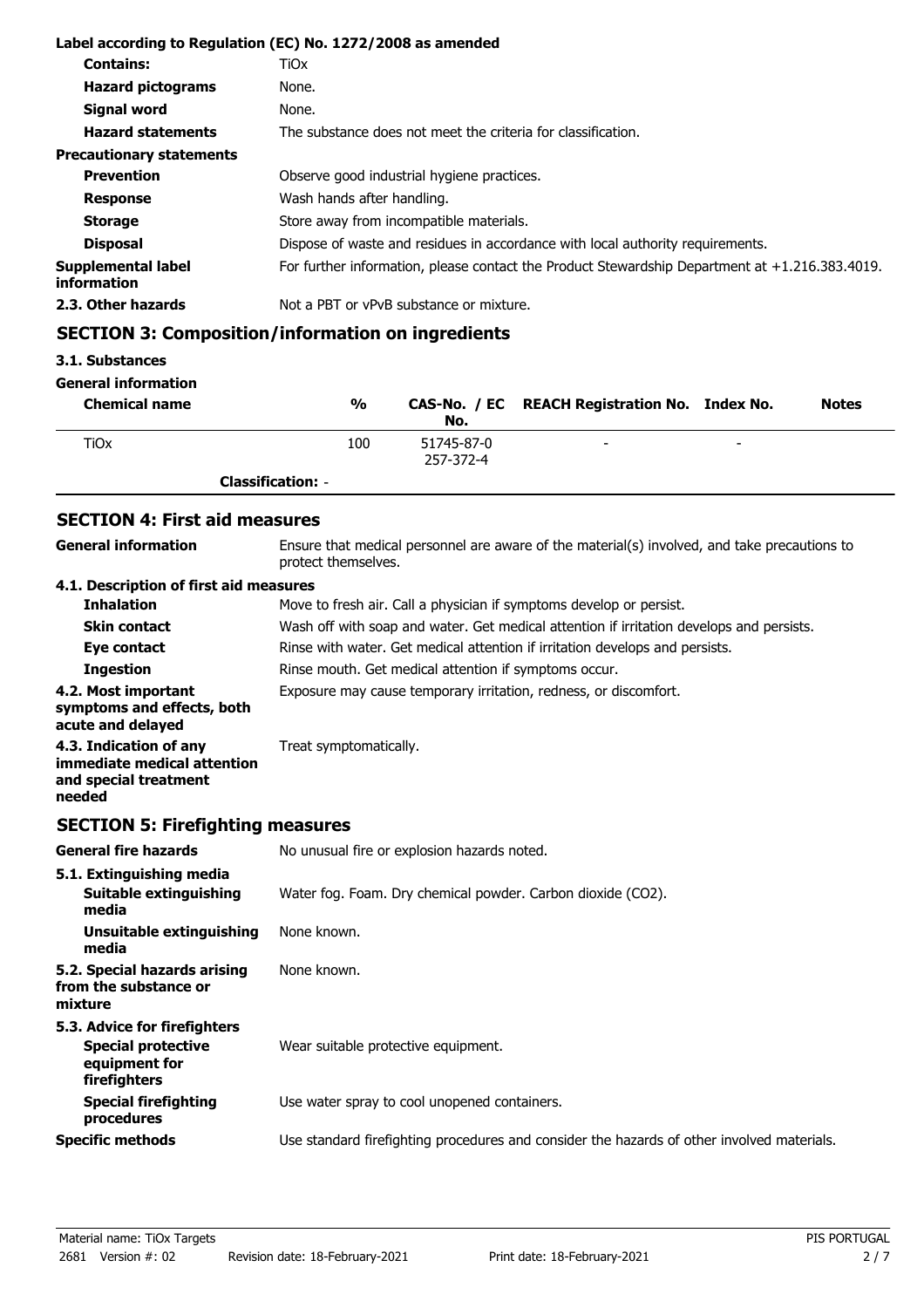# **SECTION 6: Accidental release measures**

| 6.1. Personal precautions, protective equipment and emergency procedures                                                                                                                                                                                                                                                                                                             |                                                                                                    |  |  |
|--------------------------------------------------------------------------------------------------------------------------------------------------------------------------------------------------------------------------------------------------------------------------------------------------------------------------------------------------------------------------------------|----------------------------------------------------------------------------------------------------|--|--|
| For non-emergency<br>personnel                                                                                                                                                                                                                                                                                                                                                       | Keep unnecessary personnel away. For personal protection, see section 8 of the PIS.                |  |  |
| For emergency<br>responders                                                                                                                                                                                                                                                                                                                                                          | Use personal protection recommended in Section 8 of the PIS.                                       |  |  |
| 6.2. Environmental<br>precautions                                                                                                                                                                                                                                                                                                                                                    | Avoid discharge into drains, water courses or onto the ground.                                     |  |  |
| 6.3. Methods and material for<br>containment and cleaning up                                                                                                                                                                                                                                                                                                                         | Stop the flow of material, if this is without risk. For waste disposal, see section 13 of the PIS. |  |  |
| 6.4. Reference to other<br>sections                                                                                                                                                                                                                                                                                                                                                  | For personal protection, see section 8 of the PIS. For waste disposal, see section 13 of the PIS.  |  |  |
| $\overline{A}$ $\overline{B}$ $\overline{B}$ $\overline{B}$ $\overline{B}$ $\overline{B}$ $\overline{B}$ $\overline{B}$ $\overline{B}$ $\overline{B}$ $\overline{B}$ $\overline{B}$ $\overline{B}$ $\overline{B}$ $\overline{B}$ $\overline{B}$ $\overline{B}$ $\overline{B}$ $\overline{B}$ $\overline{B}$ $\overline{B}$ $\overline{B}$ $\overline{B}$ $\overline{B}$ $\overline{$ |                                                                                                    |  |  |

### **SECTION 7: Handling and storage**

| 7.1. Precautions for safe<br>handling                                   | Avoid prolonged exposure. Observe good industrial hygiene practices. |
|-------------------------------------------------------------------------|----------------------------------------------------------------------|
| 7.2. Conditions for safe<br>storage, including any<br>incompatibilities | Keep locked up.                                                      |
| 7.3. Specific end use(s)                                                | Not available.                                                       |

### **SECTION 8: Exposure controls/personal protection**

| 8.1. Control parameters                              |                                                                                                                                                                                                                                                                                                                                                                    |
|------------------------------------------------------|--------------------------------------------------------------------------------------------------------------------------------------------------------------------------------------------------------------------------------------------------------------------------------------------------------------------------------------------------------------------|
| <b>Occupational exposure limits</b>                  | No exposure limits noted for ingredient(s).                                                                                                                                                                                                                                                                                                                        |
| <b>Biological limit values</b>                       | No biological exposure limits noted for the ingredient(s).                                                                                                                                                                                                                                                                                                         |
| <b>Recommended monitoring</b><br>procedures          | Follow standard monitoring procedures.                                                                                                                                                                                                                                                                                                                             |
| Derived no effect levels<br>(DNELs)                  | Not available.                                                                                                                                                                                                                                                                                                                                                     |
| <b>Predicted no effect</b><br>concentrations (PNECs) | Not available.                                                                                                                                                                                                                                                                                                                                                     |
| 8.2. Exposure controls                               |                                                                                                                                                                                                                                                                                                                                                                    |
| <b>Appropriate engineering</b><br>controls           | Good general ventilation should be used. Ventilation rates should be matched to conditions. If<br>applicable, use process enclosures, local exhaust ventilation, or other engineering controls to<br>maintain airborne levels below recommended exposure limits. If exposure limits have not been<br>established, maintain airborne levels to an acceptable level. |
|                                                      | Individual protection measures, such as personal protective equipment                                                                                                                                                                                                                                                                                              |
| <b>General information</b>                           | Personal protection equipment should be chosen according to the CEN standards and in discussion<br>with the supplier of the personal protective equipment.                                                                                                                                                                                                         |
| Eye/face protection                                  | Wear safety glasses with side shields (or goggles).                                                                                                                                                                                                                                                                                                                |
| <b>Skin protection</b>                               |                                                                                                                                                                                                                                                                                                                                                                    |
| - Hand protection<br>- Other                         | Wear gloves to prevent metal cuts and skin abrasions during handling.<br>Wear suitable protective clothing.                                                                                                                                                                                                                                                        |
| <b>Respiratory protection</b>                        | In case of insufficient ventilation, wear suitable respiratory equipment.                                                                                                                                                                                                                                                                                          |
| <b>Thermal hazards</b>                               | Wear appropriate thermal protective clothing, when necessary.                                                                                                                                                                                                                                                                                                      |
| <b>Hygiene measures</b>                              | Always observe good personal hygiene measures, such as washing after handling the material and<br>before eating, drinking, and/or smoking. Routinely wash work clothing and protective equipment to<br>remove contaminants.                                                                                                                                        |
| <b>Environmental exposure</b><br>controls            | Good general ventilation should be used. Ventilation rates should be matched to conditions. If<br>applicable, use process enclosures, local exhaust ventilation, or other engineering controls to<br>maintain airborne levels below recommended exposure limits. If exposure limits have not been<br>established, maintain airborne levels to an acceptable level. |

# **SECTION 9: Physical and chemical properties**

## **9.1. Information on basic physical and chemical properties**

| <b>Appearance</b>     |        |
|-----------------------|--------|
| <b>Physical state</b> | Solid. |
| <b>Form</b>           | Solid. |
| <b>Colour</b>         | Black. |
|                       |        |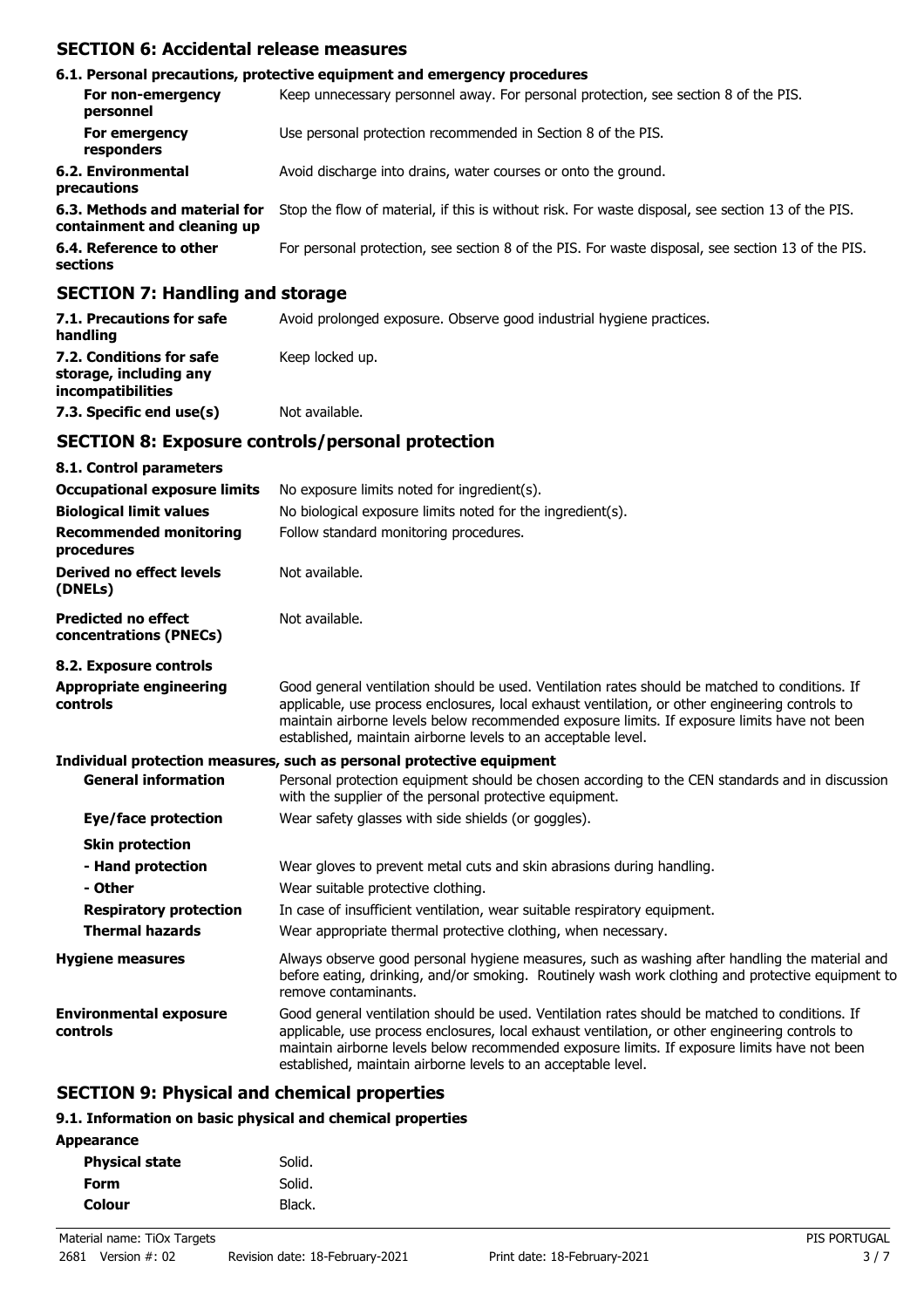| Odour                                              | None.             |
|----------------------------------------------------|-------------------|
| <b>Odour threshold</b>                             | Not applicable.   |
| рH                                                 | Not applicable.   |
| <b>Melting point/freezing point</b>                | 1825 °C (3317 °F) |
| <b>Initial boiling point and</b><br>boiling range  | Not applicable.   |
| <b>Flash point</b>                                 | Not applicable.   |
| <b>Evaporation rate</b>                            | Not applicable.   |
| <b>Flammability (solid, gas)</b>                   | None known.       |
| Upper/lower flammability or explosive limits       |                   |
| <b>Explosive limit - lower (</b><br>%)             | Not applicable.   |
| <b>Explosive limit - lower (</b><br>%) temperature | Not applicable.   |
| <b>Explosive limit - upper</b><br>(%)              | Not applicable.   |
| <b>Explosive limit - upper (</b><br>%) temperature | Not applicable.   |
| Vapour pressure                                    | Not applicable.   |
| Vapour pressure temp.                              | Not applicable.   |
| <b>Vapour density</b>                              | Not applicable.   |
| <b>Relative density</b>                            | Not applicable.   |
| Solubility(ies)                                    |                   |
| Solubility (water)                                 | Insoluble.        |
| <b>Partition coefficient</b><br>(n-octanol/water)  | Not applicable.   |
| <b>Auto-ignition temperature</b>                   | Not applicable.   |
| <b>Decomposition temperature</b>                   | Not applicable.   |
| <b>Viscosity</b>                                   | Not applicable.   |
| <b>Explosive properties</b>                        | Not explosive.    |
| <b>Oxidising properties</b>                        | Not oxidising.    |
| 9.2. Other information                             |                   |
| <b>Density</b>                                     | 3,90 g/cm3        |
| <b>Explosivity</b>                                 | Not applicable.   |

# **SECTION 10: Stability and reactivity**

| 10.1. Reactivity                            | The product is stable and non-reactive under normal conditions of use, storage and transport |
|---------------------------------------------|----------------------------------------------------------------------------------------------|
| 10.2. Chemical stability                    | Material is stable under normal conditions.                                                  |
| 10.3. Possibility of hazardous<br>reactions | No dangerous reaction known under conditions of normal use.                                  |
| 10.4. Conditions to avoid                   | Contact with incompatible materials.                                                         |
| 10.5. Incompatible materials                | Ammonia. Chlorine.                                                                           |
| 10.6. Hazardous<br>decomposition products   | No hazardous decomposition products are known.                                               |

# **SECTION 11: Toxicological information**

**General information CCCUPATION** Occupational exposure to the substance or mixture may cause adverse effects.

### **Information on likely routes of exposure**

| Symptoms            | None known.                                                                                                            |  |
|---------------------|------------------------------------------------------------------------------------------------------------------------|--|
| <b>Ingestion</b>    | May cause discomfort if swallowed. However, ingestion is not likely to be a primary route of<br>occupational exposure. |  |
| Eye contact         | Not relevant, due to the form of the product.                                                                          |  |
| <b>Skin contact</b> | No adverse effects due to skin contact are expected.                                                                   |  |
| <b>Inhalation</b>   | Not likely, due to the form of the product.                                                                            |  |
|                     |                                                                                                                        |  |

### **11.1. Information on toxicological effects**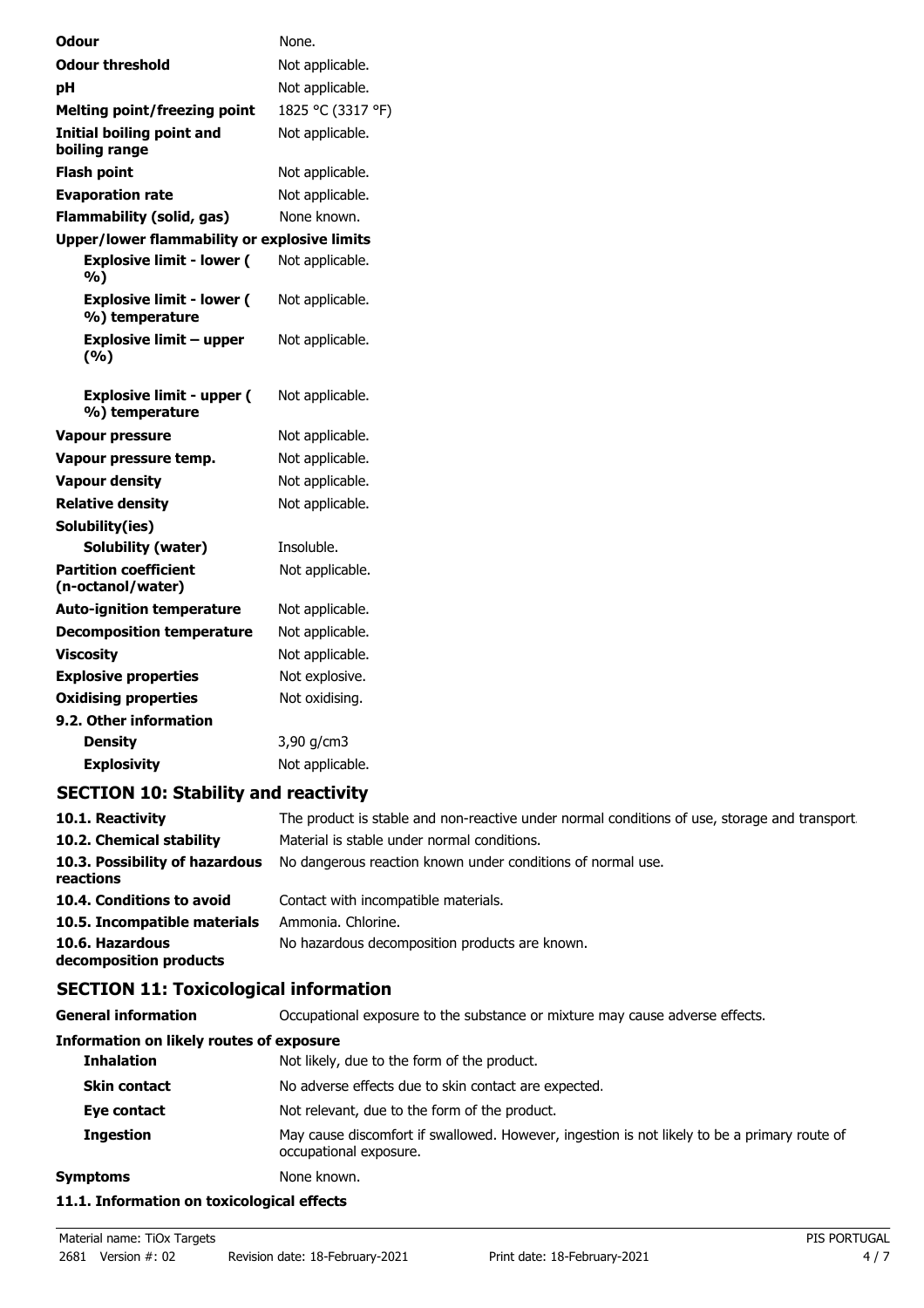| <b>Acute toxicity</b>                                 | None known.                   |  |
|-------------------------------------------------------|-------------------------------|--|
| <b>Skin corrosion/irritation</b>                      | Not classified.               |  |
| Serious eye damage/eye<br>irritation                  | None known.                   |  |
| <b>Respiratory sensitisation</b>                      | Not a respiratory sensitizer. |  |
| <b>Skin sensitisation</b>                             | Not a skin sensitiser.        |  |
| <b>Germ cell mutagenicity</b>                         | Not classified.               |  |
| Carcinogenicity                                       | Not classified.               |  |
| <b>Reproductive toxicity</b>                          | Not classified.               |  |
| Specific target organ toxicity<br>- single exposure   | Not classified.               |  |
| Specific target organ toxicity<br>- repeated exposure | Not classified.               |  |
| <b>Aspiration hazard</b>                              | Not an aspiration hazard.     |  |
| Mixture versus substance<br>information               | No information available.     |  |
| <b>Other information</b>                              | Not available.                |  |
| <b>SECTION 12: Ecological information</b>             |                               |  |

| 12.1. Toxicity                                            | Based on available data, the classification criteria are not met for hazardous to the aquatic<br>environment.                                                                              |  |
|-----------------------------------------------------------|--------------------------------------------------------------------------------------------------------------------------------------------------------------------------------------------|--|
| 12.2. Persistence and<br>degradability                    | No data is available on the degradability of any ingredients in the mixture.                                                                                                               |  |
| 12.3. Bioaccumulative<br>potential                        | No data available.                                                                                                                                                                         |  |
| <b>Partition coefficient</b><br>n-octanol/water (log Kow) | Not available.                                                                                                                                                                             |  |
| <b>Bioconcentration factor (BCF)</b>                      | Not available.                                                                                                                                                                             |  |
| 12.4. Mobility in soil                                    | No data available.                                                                                                                                                                         |  |
| 12.5. Results of PBT and<br><b>vPvB</b> assessment        | Not a PBT or vPvB substance or mixture.                                                                                                                                                    |  |
| 12.6. Other adverse effects                               | No other adverse environmental effects (e.g. ozone depletion, photochemical ozone creation<br>potential, endocrine disruption, global warming potential) are expected from this component. |  |

# **SECTION 13: Disposal considerations**

# **13.1. Waste treatment methods**

| <b>Residual waste</b>                  | Dispose of in accordance with local regulations. Empty containers or liners may retain some product<br>residues. This material and its container must be disposed of in a safe manner (see: Disposal<br>instructions). |
|----------------------------------------|------------------------------------------------------------------------------------------------------------------------------------------------------------------------------------------------------------------------|
| <b>Contaminated packaging</b>          | Since emptied containers may retain product residue, follow label warnings even after container is<br>emptied. Empty containers should be taken to an approved waste handling site for recycling or<br>disposal.       |
| EU waste code                          | The Waste code should be assigned in discussion between the user, the producer and the waste<br>disposal company.                                                                                                      |
| <b>Disposal</b><br>methods/information | Collect and reclaim or dispose in sealed containers at licensed waste disposal site.                                                                                                                                   |
| <b>Special precautions</b>             | Dispose in accordance with all applicable regulations.                                                                                                                                                                 |

# **SECTION 14: Transport information**

### **ADR**

14.1. - 14.6.: Not regulated as dangerous goods.

### **RID**

14.1. - 14.6.: Not regulated as dangerous goods.

# **ADN**

14.1. - 14.6.: Not regulated as dangerous goods.

# **IATA**

14.1. - 14.6.: Not regulated as dangerous goods.

**IMDG**

14.1. - 14.6.: Not regulated as dangerous goods.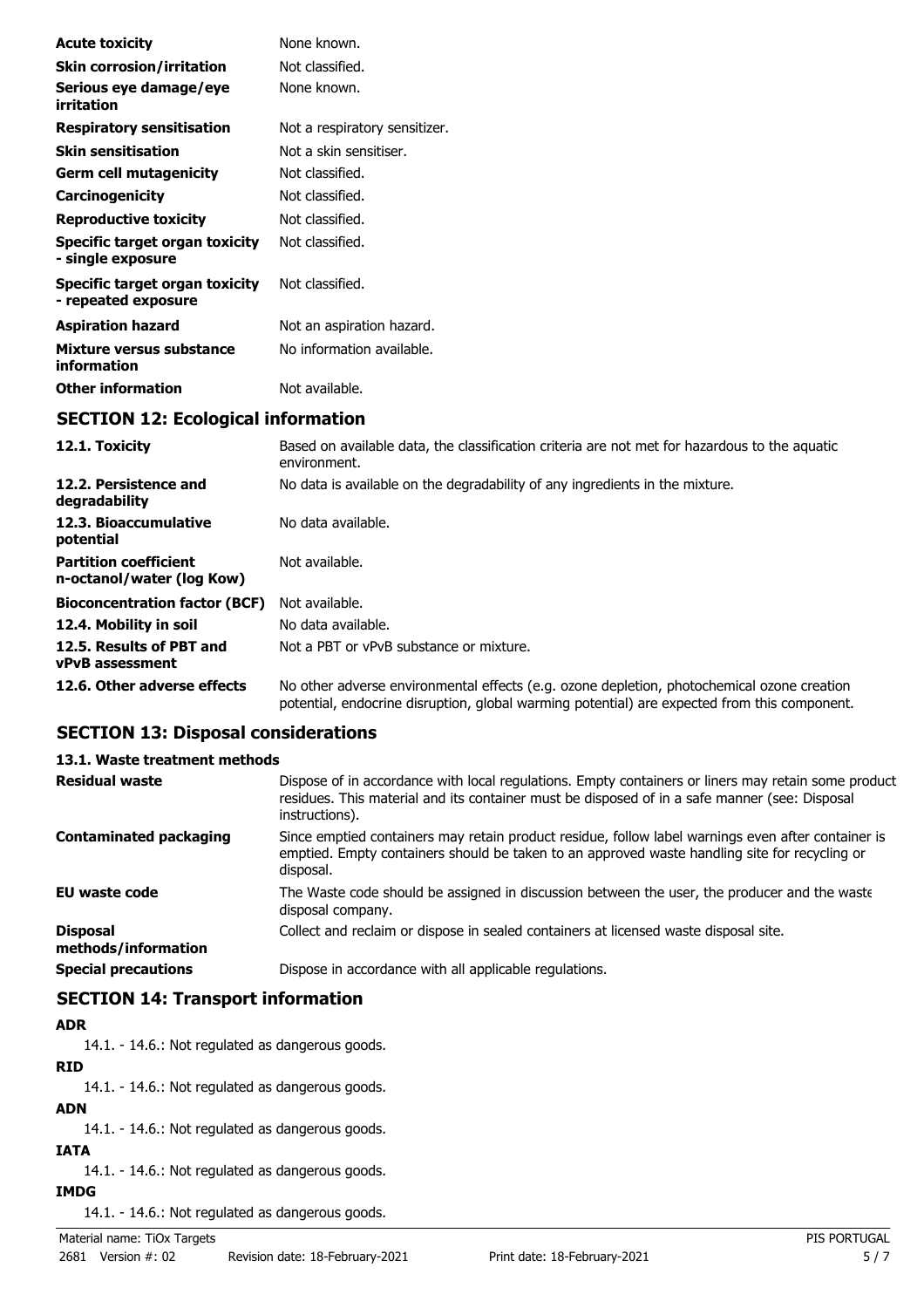# **SECTION 15: Regulatory information**

### **15.1. Safety, health and environmental regulations/legislation specific for the substance or mixture**

#### **EU regulations**

**Regulation (EC) No. 1005/2009 on substances that deplete the ozone layer, Annex I and II, as amended** Not listed.

**Regulation (EU) 2019/1021 On persistent organic pollutants (recast), as amended**

### Not listed.

**Regulation (EU) No. 649/2012 concerning the export and import of dangerous chemicals, Annex I, Part 1 as amended**

#### Not listed.

**Regulation (EU) No. 649/2012 concerning the export and import of dangerous chemicals, Annex I, Part 2 as amended**

#### Not listed.

**Regulation (EU) No. 649/2012 concerning the export and import of dangerous chemicals, Annex I, Part 3 as amended**

#### Not listed.

**Regulation (EU) No. 649/2012 concerning the export and import of dangerous chemicals, Annex V as amended** Not listed.

**Regulation (EC) No. 166/2006 Annex II Pollutant Release and Transfer Registry, as amended** Not listed.

**Regulation (EC) No. 1907/2006, REACH Article 59(10) Candidate List as currently published by ECHA** Not listed.

#### **Authorisations**

**Regulation (EC) No. 1907/2006, REACH Annex XIV Substances subject to authorization, as amended** Not listed.

#### **Restrictions on use**

**Regulation (EC) No. 1907/2006, REACH Annex XVII Substances subject to restriction on marketing and use as amended**

Not listed.

**Directive 2004/37/EC: on the protection of workers from the risks related to exposure to carcinogens and mutagens at work, as amended.**

Not listed.

#### **Other EU regulations**

**Directive 2012/18/EU on major accident hazards involving dangerous substances, as amended** Not listed.

| <b>National regulations</b> | Not available. |
|-----------------------------|----------------|
| 15.2. Chemical safety       | Not available. |
| assessment                  |                |

### **SECTION 16: Other information**

| <b>List of abbreviations</b>                                                              | Not available.                                            |
|-------------------------------------------------------------------------------------------|-----------------------------------------------------------|
| <b>References</b>                                                                         | Not available.                                            |
| Information on evaluation<br>method leading to the<br>classification of mixture           | Not applicable.                                           |
| <b>Full text of any H-statements</b><br>not written out in full under<br>Sections 2 to 15 | None.                                                     |
| <b>Revision information</b>                                                               | None.                                                     |
| <b>Training information</b>                                                               | Follow training instructions when handling this material. |